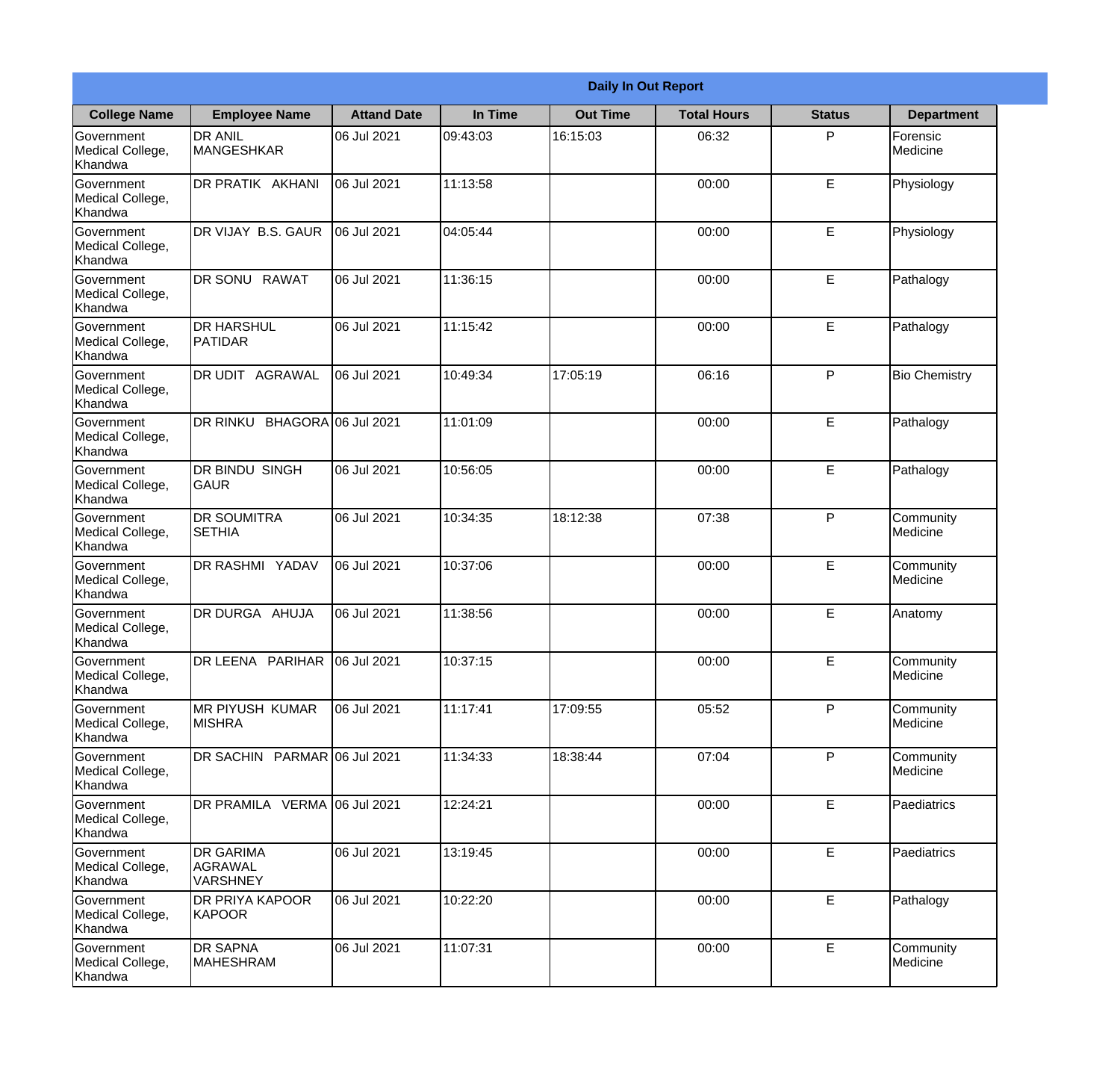| <b>Designation</b>                  | <b>Category</b> |
|-------------------------------------|-----------------|
| Assistant Professor   Para Clinical |                 |
| Assistant Professor   Non Clinical  |                 |
| Associate Professor Non Clinical    |                 |
| Demonstrator/Tutor   Para Clinical  |                 |
| Assistant Professor   Para Clinical |                 |
| Associate Professor Non Clinical    |                 |
| Assistant Professor   Para Clinical |                 |
| Associate Professor Para Clinical   |                 |
| Assistant Professor   Para Clinical |                 |
| Assistant Professor                 | Para Clinical   |
| Demonstrator/Tutor                  | Non Clinical    |
| Assistant Professor   Para Clinical |                 |
| Statistician                        | Para Clinical   |
| Assistant Professor   Para Clinical |                 |
| Professor                           | Clinical        |
| Associate Professor Clinical        |                 |
| Demonstrator/Tutor   Para Clinical  |                 |
| Associate Professor Para Clinical   |                 |

## **Daily In Out Report**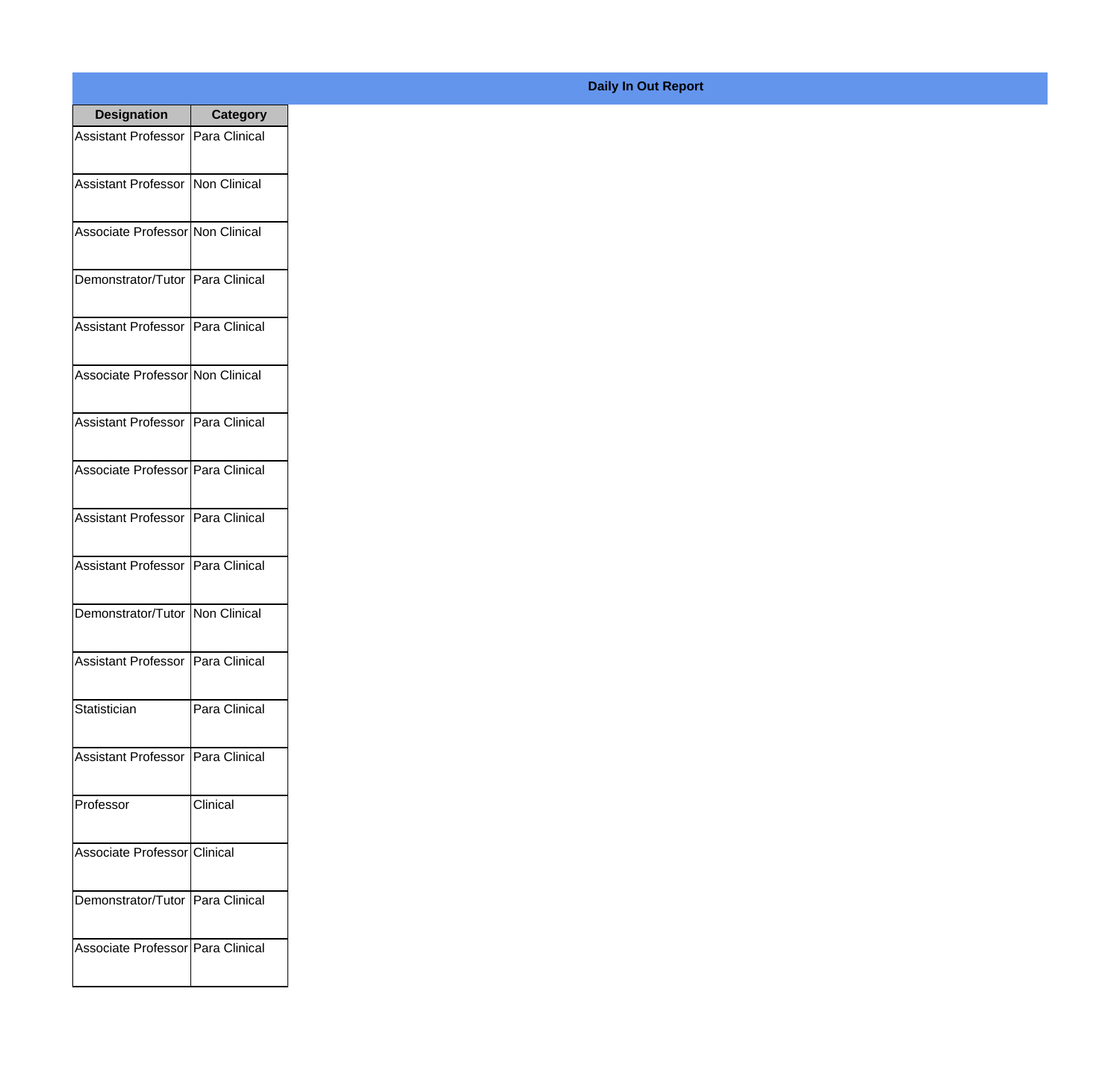|                                                  |                                                |             |          |          | <b>Daily In Out Report</b> |   |                         |
|--------------------------------------------------|------------------------------------------------|-------------|----------|----------|----------------------------|---|-------------------------|
| Government<br>Medical College,<br>Khandwa        | <b>DR NISHA</b><br>IKAITHWAS                   | 06 Jul 2021 | 10:33:49 | 13:52:52 | 03:19                      | P | Psychiatry              |
| Government<br>Medical College,<br>Khandwa        | <b>DR SHAIKH M.KHALIQ</b>                      | 06 Jul 2021 | 14:56:24 |          | 00:00                      | E | <b>Bio Chemistry</b>    |
| Government<br>Medical College,<br>Khandwa        | <b>DR RANJEET</b><br><b>BADOLE</b>             | 06 Jul 2021 | 10:30:20 |          | 00:00                      | E | <b>General Medicine</b> |
| Government<br>Medical College,<br>Khandwa        | <b>DR ASHOK</b><br><b>BHAUSAHEB NAJAN</b>      | 06 Jul 2021 | 10:25:21 |          | 00:00                      | E | Forensic<br>Medicine    |
| Government<br>Medical College,<br>Khandwa        | <b>DR NITESHKUMAR</b><br>KISHORILAL<br>RATHORE | 06 Jul 2021 | 09:45:58 |          | 00:00                      | E | Pharmacology            |
| Government<br>Medical College,<br><b>Khandwa</b> | <b>DR PRIYESH</b><br><b>MARSKOLE</b>           | 06 Jul 2021 | 11:21:42 | 16:42:42 | 05:21                      | P | Community<br>Medicine   |
| Government<br>Medical College,<br>Khandwa        | <b>DR PRIYESH</b><br><b>MARSKOLE</b>           | 06 Jul 2021 | 18:03:32 |          | 05:21                      | P | Community<br>Medicine   |
| Government<br>Medical College,<br>Khandwa        | <b>DR SANGEETA</b><br><b>CHINCHOLE</b>         | 06 Jul 2021 | 10:53:02 |          | 00:00                      | E | Physiology              |
| Government<br>Medical College,<br>Khandwa        | <b>DR MUKTESHWARI</b><br><b>GUPTA</b>          | 06 Jul 2021 | 11:11:04 | 18:49:55 | 07:38                      | P | Pharmacology            |
| Government<br>Medical College,<br>Khandwa        | <b>DR PURTI AGARWAL</b><br><b>SAINI</b>        | 06 Jul 2021 | 10:39:41 |          | 00:00                      | E | Pathalogy               |
| Government<br>Medical College,<br>Khandwa        | DR YASHPAL RAY                                 | 06 Jul 2021 | 11:37:19 |          | 00:00                      | E | Anatomy                 |